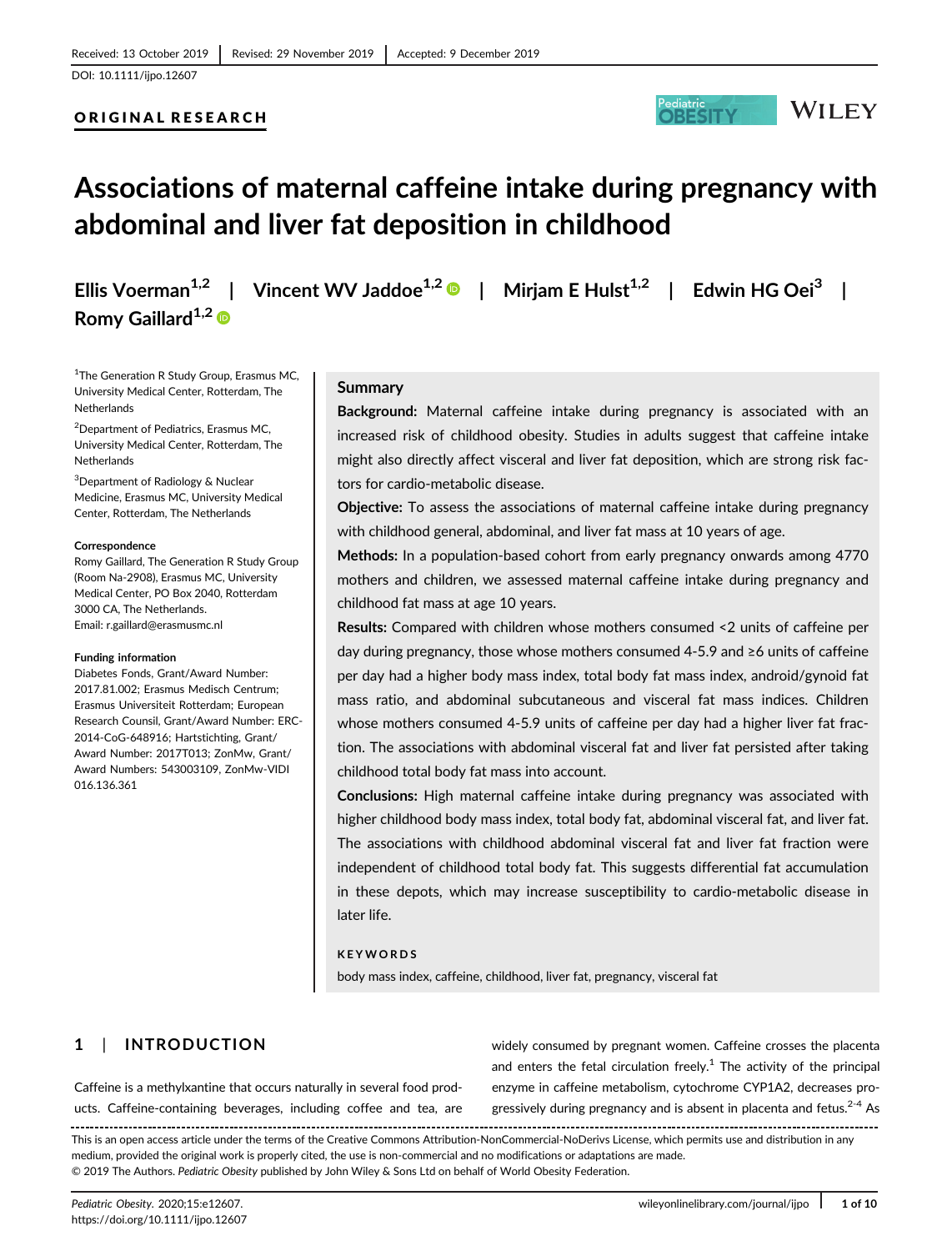**2 of 10 WILEY Pediatric** Pediatric VOERMAN ET AL.

a consequence, fetal exposure to caffeine is prolonged and might adversely influence the development of organ systems. Consumption of caffeine-containing beverages during pregnancy has been related to an increased risk of fetal death, impaired fetal growth, and low birth weight.<sup>5-9</sup> In addition to these short-term outcomes, maternal caffeine intake during pregnancy may also influence long-term offspring body fat development. We previously observed among 7857 mothers and their children from the Netherlands that high maternal caffeine intake during pregnancy was associated with a higher childhood body mass index and total body fat mass at the age of 6 years.<sup>10</sup> Similarly, studies among 615, 50 943, and 558 mothers and children from the United States, Norway, and Ireland, respectively, observed that any maternal caffeine intake during pregnancy was associated with an increased risk of obesity in childhood.<sup>11-13</sup>

In contrast, consumption of caffeine-containing beverages by non-pregnant adults seems to have beneficial effects on body fat accumulation and the risks of several diseases.<sup>14-19</sup> Previous studies suggest that consumption of caffeine-containing beverages is associated with lower visceral fat accumulation and lower risks of nonalcoholic fatty liver disease (NAFLD), possibly by influencing blood concentrations of adiponectin and pro-inflammatory cytokines.<sup>15-19</sup> Previous research suggests that blood concentrations of adipokines and cytokines in pregnant women are related to childhood body fat development.<sup>20-22</sup> However, it is not known whether maternal caffeine intake during pregnancy is also related to offspring abdominal and liver fat accumulation. Thus far, only animal studies have shown that in utero exposure to caffeine increases intra-hepatic fat content and the susceptibility to NAFLD.<sup>23,24</sup> As visceral and liver fat accumulation are related to the development of hypertension, type 2 diabetes, NAFLD, and the metabolic syndrome independent of excess body fat per se, $25,26$  it is important to obtain further insight into whether maternal caffeine intake during pregnancy differentially affects offspring visceral and liver fat deposition.

Therefore, in a population-based cohort among 4770 mothers and children from early pregnancy onwards, we assessed the associations of maternal caffeine intake during pregnancy with childhood general, abdominal, and liver fat at the age of 10 years, with the main focus on abdominal and liver fat.

### 2 | METHODS

### 2.1 | Study design

This study was embedded in the Generation R Study, a prospective population-based cohort study from early pregnancy onwards performed in Rotterdam, the Netherlands.<sup>27</sup> The study was approved by the Medical Ethical Committee of the Erasmus Medical Center, University Medical Center, Rotterdam (MEC 198.782/2001/31). Written informed consent was obtained from all mothers at enrolment in the study. The response rate at birth was 61%. Of the 8879 mothers that were prenatally included in the study, 8097 had information available on caffeine intake during pregnancy. Of their children, 7900 were singleton and live born. Of these children, 4770 participated in body composition follow-up measurements at 10 years of age and were included in the analyses (Figure S1).

### 2.2 | Maternal caffeine intake during pregnancy

As described previously, information on maternal caffeine intake from coffee and tea during pregnancy was obtained by postal questionnaires in the first, second, and third trimesters of pregnancy.<sup>7,10</sup> Response rates for these questionnaires were 91%, 80%, and 77%, respectively.<sup>7,10</sup> Mothers who reported to drink any coffee or tea were asked how many cups of coffee or tea they consumed on average per day and what type of coffee or tea they consumed (caffeinated, decaffeinated, or a combination of both). According to standard values for caffeine content, a regular coffee serving (125 mL) in the Netherlands contains ~90 mg caffeine, decaffeinated coffee contains ~3 mg, and black tea contains ~45 mg.<sup>28</sup> To calculate the total caffeine intake in each trimester, the type of coffee or tea was weighted according to its caffeine content (caffeinated coffee = 1, caffeinated and decaffeinated coffee = 0.5, decaffeinated coffee = 0, caffeinated tea = 0.5, caffeinated and decaffeinated tea = 0.25, decaffeinated tea = 0, herbal tea = 0, and green tea =  $0.5$ ).<sup>7</sup> Thus, in our analyses, each unit of caffeine intake reflects caffeine exposure based on one cup of caffeinated coffee (90 mg caffeine).<sup>10</sup> Based on data availability, total caffeine intake was categorized into categories of <2, 2-3.9, 4-5.9, and ≥6 units per day (equivalent to <180, 180-359, 360-539, and ≥540 mg per day, respectively). For the main analyses using caffeine intake during the full pregnancy, caffeine intake of the trimesters was averaged.

### 2.3 | Childhood body fat mass

At the age of 10 years, we measured height and weight without shoes and heavy clothing and calculated body mass index (kg/m<sup>2</sup>). We created age- and sex-adjusted standard deviation scores (SDS) of body mass index using a Dutch reference chart.<sup>29</sup> In addition, we defined childhood overweight/obesity according to the International Obesity Task Force cut-offs.30 We measured total and regional body fat mass using dual-energy X-ray absorptiometry (DXA) (iDXA, General Electrics-Lunar, 2008, Madison, Wisconsin).<sup>31</sup> Android/gynoid fat mass ratio was calculated and used as a measure of body fat distribution comparable with waist/hip ratio. $31$  Abdominal and organ fat were measured in a subgroup by magnetic resonance imaging (MRI), as described previously.<sup>27</sup> Briefly, all children were scanned using a 3.0 Tesla MRI (Discovery MR750w, General Electric Healthcare, Milwaukee, Wisconsin). The MRI protocol included an axial 3-point Dixon sequence for fat and water separation (IDEAL IQ) for liver fat measurements. This technique also enables the generation of liver fat fraction images. $32$  An axial abdominal scan from lower liver to pelvis and a coronal scan centred at the head of the femurs were also performed with a 2-point Dixon acquisition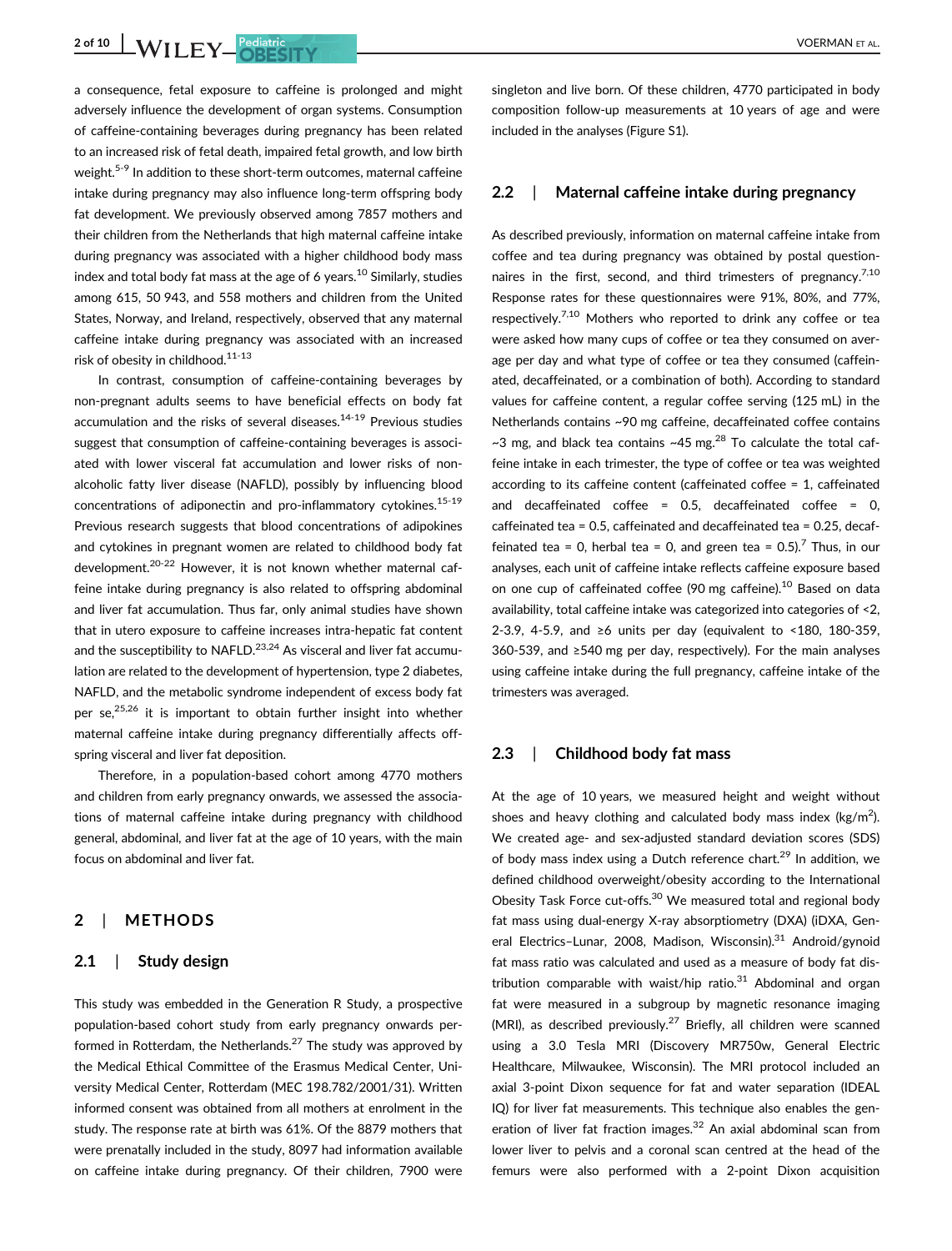(LavaFlex). The obtained fat scans were analysed by the Precision Image Analysis company (PIA, Kirkland, Washington), using the sliceOmatic (TomoVision, Magog, Canada) software package. All extraneous structures and any image artefacts were removed manually.<sup>33</sup> Total subcutaneous and visceral fat volumes ranged from the dome of the liver to the superior part of the femoral head. Fat masses were obtained by multiplying the total volumes by the specific gravity of adipose tissue, 0.9 g/mL. Liver fat fraction was determined by defining four regions of interest of at least 4  $cm<sup>2</sup>$  in the central portion of the hepatic volume. Subsequently, the mean signal intensities were averaged to generate an overall mean liver fat fraction estimation. To create fat measures independent of child's height, we estimated the optimal adjustment by log-log regression analyses and subsequently divided total and subcutaneous fat mass by height $3$ (total body fat mass index and subcutaneous fat mass index) and visceral fat mass by height<sup>4</sup> (visceral fat mass index, Methods S1).34,35

### 2.4 | Covariates

Information on maternal age, pre-pregnancy body mass index, parity, ethnicity, educational level, and folic acid supplementation use was obtained by questionnaire at enrolment in the study. Smoking and alcohol intake during pregnancy were repeatedly assessed by questionnaire. Information on gestational diabetes, gestational hypertensive disorders (gestational hypertension and pre-eclampsia), date of birth, child's sex, and birth weight was obtained from midwife and hospital registries. Average television watching time was assessed by questionnaire at the age of 10 years.

### 2.5 | Statistical analysis

First, we performed a non-response analysis comparing participants included the analysis with those lost to follow up at the age of 10 years. Second, we assessed the associations of maternal caffeine intake during pregnancy with childhood general fat measures and the risk of overweight/obesity at age 10, using linear and logistic regression models. Third, we assessed the associations of maternal caffeine intake during pregnancy with childhood abdominal subcutaneous and visceral fat mass indices and liver fat fraction, using linear regression models. Non-normally distributed outcome variables were log-transformed. To enable comparison of effect estimates across the different outcomes, we calculated SDS for each of the outcomes. The models were first adjusted for child's age and sex only (basic models). Next, we additionally adjusted the models for maternal ethnicity, education, smoking during pregnancy, alcohol consumption during pregnancy, folic acid supplementation use, and childhood television watching time (confounder models). These confounders were selected based on existing literature, associations with the exposure and outcome in the study sample, and a change in effect estimates of >10%. Maternal age, pre-pregnancy body

mass index, parity, and gestational hypertensive disorders were also considered, but were not associated with either the exposure or the outcome or did not change the effect estimates with >10% and were therefore not included in the models. To explore whether any observed associations of caffeine intake during pregnancy with the outcomes were mediated by gestational age at birth and birth weight, we added these variables to the confounder models (mediator models). We performed tests for trend by adding the categorized caffeine intake variable to the models as continuous variable. Fourth, to further explore whether maternal caffeine intake during pregnancy was specifically associated with childhood abdominal fat mass and liver fat fraction, independent from total body fat mass, we used conditional regression analyses. We created measures of childhood abdominal subcutaneous fat mass, abdominal visceral fat mass, and liver fat fraction that are independent of total body fat mass by regressing these detailed childhood fat measures on childhood total body fat mass index. The standardized residuals from these models were used as an outcome for the regression models focused on the associations of maternal caffeine intake during pregnancy with conditional childhood abdominal and liver fat measures.<sup>36</sup> Fifth, to identify potential critical periods, we assessed the associations of trimester-specific maternal caffeine intake with childhood general, abdominal, and liver fat using linear regression models. As sex differences in childhood body fat development have been reported.<sup>37,38</sup> we tested for interactions between maternal caffeine intake during pregnancy and child's sex, but these interaction terms were not statistically significant (P values > .05). Missing values of covariates (maximum percentage of missing values: 20.8%) were imputed using Multiple Imputation, and pooled results from five imputed datasets were reported. All statistical tests were twosided, with a significance threshold of 0.05. The analyses were performed using the Statistical Package for the Social Sciences version 24.0 (IBM Corp, Armonk, New York, USA) and R version 3.3.4 (R Foundation for Statistical Computing).

### 3 | RESULTS

### 3.1 | Participants' characteristics

Table 1 shows that, of the 4770 women included, 2780 (58.3%), 1583 (33.2%), 329 (6.9%), and 78 (1.6%) consumed <2 units, 2-3.9 units, 4-5.9 units, and ≥6 units of caffeine per day, respectively, during pregnancy. Women who had higher caffeine intakes were older and were more likely to be higher educated, multiparous, and from European descent. They used less often folic acid supplementation and smoked and consumed alcohol more often during pregnancy. Table S1 shows that, as compared with women included in the analyses, those lost to follow up had slightly lower caffeine intakes and a lower prepregnancy BMI, were younger, were more often multiparous, and were less often from European descent. These women used folic supplementation less often, smoked more often, and consumed alcohol less often during pregnancy.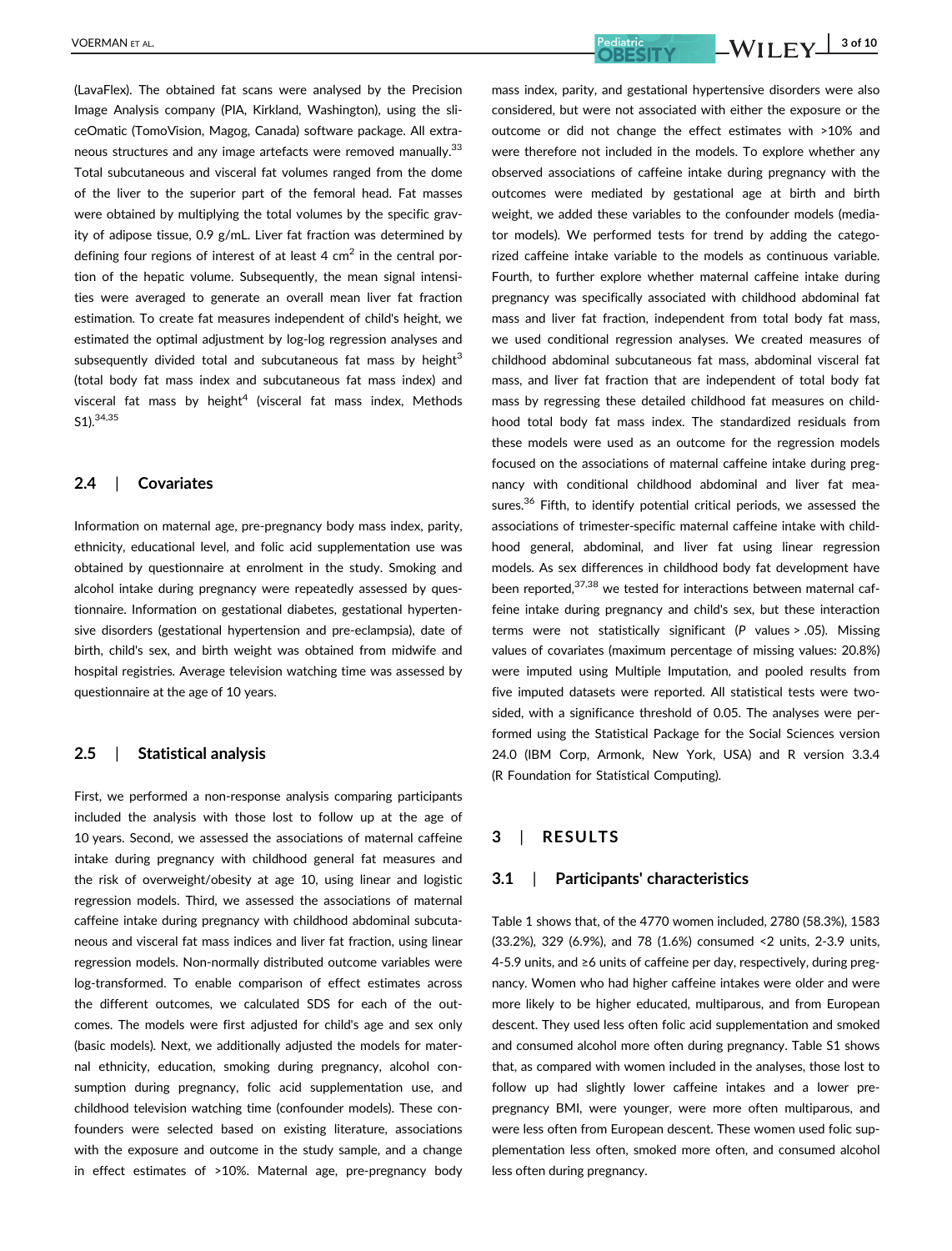### TABLE 1 Characteristics of the mothers and their children

|                                                                   | <b>Total Group</b> | <2 Units          | 2-3.9 Units       | 4-5.9 Units      | ≥6 Units          | P Value   |
|-------------------------------------------------------------------|--------------------|-------------------|-------------------|------------------|-------------------|-----------|
|                                                                   | $N = 4770$         | $N = 2780(58.3%)$ | $N = 1583(33.2%)$ | $N = 329(6.9%)$  | $N = 78(1.6%)$    |           |
| Maternal characteristics                                          |                    |                   |                   |                  |                   |           |
| Caffeine intake during<br>pregnancy, median (95%<br>range), units | $1.6(0.0-5.2)$     | $1.0(0.0-1.8)$    | $2.6(2.0-3.8)$    | $4.5(4.0-5.7)$   | $6.7(6.0-10.3)$   | 001       |
| Age, median (95% range), y                                        | 31.2 (20.4-39.6)   | 30.4 (19.6-39.1)  | 32.0 (21.9-40.1)  | 32.9 (23.5-39.8) | 33.7 (23.2-40.8)  | 001       |
| Pre-pregnancy BMI, median<br>(95% range), $\text{kg/m}^2$         | 22.6 (18.1-34.5)   | 22.6 (18-34.6)    | 22.4 (18.3-34.1)  | 22.8 (18.5-34.5) | 22.7 (18.4-31.5)  | .242      |
| Education, N (%)                                                  |                    |                   |                   |                  |                   |           |
| Primary                                                           | 340 (7.4)          | 233 (8.7)         | 87 (5.6)          | 13 (4.0)         | 7(9.2)            | 001       |
| Secondary                                                         | 1944 (42.2)        | 1247 (46.7)       | 543 (35.3)        | 116 (36.1)       | 38 (50.0)         |           |
| Higher                                                            | 2324 (50.4)        | 1191 (44.6)       | 910 (59.1)        | 192 (59.8)       | 31 (40.8)         |           |
| Parity, nulliparous (%)                                           | 2793 (58.8)        | 1715 (62.0)       | 873 (55.4)        | 168 (51.1)       | 37 (47.4)         | 001       |
| Ethnicity, European (%)                                           | 3113 (65.8)        | 1624 (59.1)       | 1163 (73.8)       | 264 (80.7)       | 62 (80.5)         | 001       |
| Folic acid supplementation<br>use, Yes (%)                        | 2955 (78.2)        | 1663 (75.9)       | 1039 (81.7)       | 216 (82.4)       | 37 (67.3)         | 001       |
| Smoking during pregnancy,<br>Yes (%)                              | 1065 (24.3)        | 493 (19.3)        | 412 (28.3)        | 116 (38.3)       | 44 (58.7)         | 001       |
| Alcohol consumption during<br>pregnancy, Yes (%)                  | 2495 (57.5)        | 1271 (50.2)       | 969 (67.3)        | 203 (69.0)       | 52 (70.3)         | < 0.001   |
| Gestational hypertensive<br>disorders, Yes (%)                    | 272 (5.9)          | 166(6.2)          | 80 (5.2)          | 22 (6.8)         | 4(5.3)            | NA        |
| Gestational diabetes, Yes (%)                                     | 46 (1.0)           | 26(1.0)           | 15(1.0)           | 5(1.6)           | 0(0.0)            | NA        |
| Child characteristics                                             |                    |                   |                   |                  |                   |           |
| Males, No. (%)                                                    | 2361 (49.5)        | 1410 (50.7)       | 732 (46.2)        | 176 (53.5)       | 43 (55.1)         | .009      |
| Gestational age at birth,<br>median (95% range), wk               | 40.1 (35.9-42.3)   | 40.1 (35.5-42.3)  | 40.3 (36.4-42.3)  | 40.3 (36.0-42.4) | 40.3 (34.5-42.4)  | .023      |
| Birth weight, median (95%<br>range), g                            | 3460 (2262-4480)   | 3450 (2250-4430)  | 3490 (2368-4520)  | 3530 (2392-4534) | 3390 (1999-4263)  | .007      |
| Gestational age adjusted birth<br>weight, mean (SD)               | $-0.1(1.0)$        | $-0.1(1.0)$       | 0.0(1.0)          | 0.0(1.1)         | $-0.3(1.1)$       | .027      |
| Ever breastfeeding, Yes (%)                                       | 3627 (92.6)        | 2063 (92.3)       | 1244 (93.3)       | 266 (92.7)       | 54 (91.5)         | <b>NA</b> |
| Introduction of solid foods,<br>before 6 mo (%)                   | 2800 (89.1)        | 1569 (88.7)       | 979 (89.4)        | 214 (90.7)       | 38 (90.5)         | <b>NA</b> |
| Age at 10-y follow-up<br>measurement, median<br>(95% range), y    | $9.7(9.4-10.7)$    | $9.7(9.3-10.8)$   | $9.7(9.4-10.7)$   | $9.7(9.4-10.4)$  | $9.7(9.3-10.3)$   | .650      |
| Television watching, More<br>than 2 h/d (%)                       | 1168 (30.9)        | 717 (33.3)        | 346 (26.8)        | 80 (28.7)        | 25 (40.3)         | < 0.001   |
| Body mass index at 10 y,<br>median (95% range), $\text{kg/m}^2$   | 17.0 (14.0-24.8)   | 17.0 (14.0-25.1)  | 16.8 (14.1-24.2)  | 17.2 (14-24.1)   | 17.8 (14.3-24.0)  | < 0.001   |
| Overweight, N (%)                                                 | 862 (3.7)          | 556 (16.2)        | 231 (11.8)        | 54 (13.8)        | 21 (22.0)         | NA        |
| Total body fat mass, median<br>(95% range), kg                    | 8.5 (4.5-22.0)     | 8.6 (4.5-22.2)    | $8.4(4.5-21.7)$   | 8.5 (4.8-21.9)   | $9.7(4.6 - 20.9)$ | .044      |
| Android/gynoid fat mass<br>ratio, median (95% range)              | 0.2(0.2, 0.5)      | 0.2(0.2, 0.5)     | 0.2(0.2, 0.5)     | 0.2(0.2, 0.5)    | 0.3(0.2, 0.5)     | .023      |
| Abdominal subcutaneous fat,<br>median (95% range), kg             | 1.3(0.6, 5.4)      | 1.3(0.6, 5.4)     | 1.3(0.6, 4.9)     | 1.4(0.7, 4.7)    | 1.5(0.8, 6.2)     | .017      |
| Abdominal visceral fat,<br>median (95% range), kg                 | 0.4(0.2, 1.0)      | 0.4(0.2, 1.0)     | 0.4(0.2, 0.9)     | 0.4(0.2, 0.9)    | 0.5(0.2, 1.2)     | .002      |
| Liver fat fraction, median<br>(95% range), %                      | 2.0(1.2, 5.2)      | 2.0(1.2, 5.3)     | 2.0(1.3, 4.6)     | 2.1(1.4, 5.4)    | 2.1(1.3, 8.4)     | .444      |

Note: Values represent mean (SD), median (95% range) or number of participants (valid %). One unit of caffeine represents the equivalent of one cup of coffee (90 mg of caffeine). NA: Chi-square test not available as a result of low expected cell counts.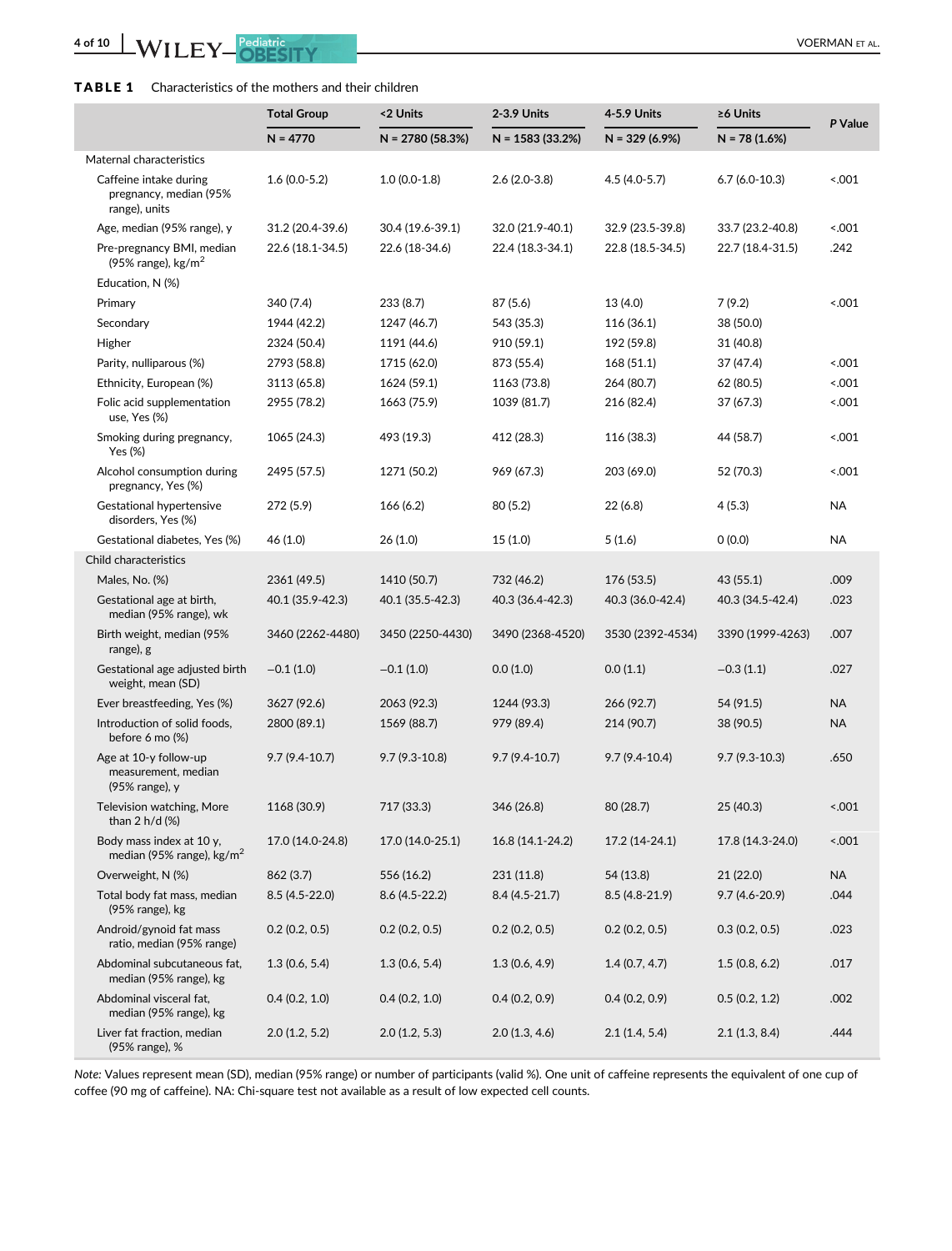## 3.2 | Maternal caffeine intake during pregnancy and childhood general body fat mass

Figure 1 shows that in the confounder model, as compared with children whose mothers consumed <2 units of caffeine per day during pregnancy, those whose mothers consumed 4-5.9 and ≥6 units of caffeine per day during pregnancy had a higher body mass index (differences: 0.12 standard deviation [SD] [95% confidence interval (CI), 0.01-0.24] and 0.24 [95% CI, 0.01-0.47], respectively), total body fat mass index (differences: 0.14 SD [95% CI, 0.04-0.25] and 0.22 [95% CI, 0.02-0.43], respectively), and android/gynoid fat mass ratio (differences: 0.16 SD [95% CI, 0.05-0.27] and 0.22 [95% CI, 0.01-0.44], respectively) at the age of 10 years (exact differences are given in Table S2). A dose-response relationship was present for each of these outcomes (P-values for trend < .05). Children whose mothers consumed ≥6 units of caffeine per day also tended to have a higher risk of overweight/obesity (odds ratio: 1.59 [95% CI, 0.92-2.75], Figure 2). Results from the basic model were similar (Table S3). Additional adjustment for gestational age at birth and birth weight did not change the results (Table S4). Table S5 shows that no trimester-specific associations were present, but rather that associations were similar across pregnancy.

### 3.3 | Maternal caffeine intake during pregnancy and childhood abdominal fat mass and liver fat fraction

Figure 3A shows that in the confounder model, as compared with children whose mothers consumed <2 units of caffeine per day during pregnancy, those whose mothers consumed 4-5.9 and ≥6 units of caffeine per day during pregnancy had a higher abdominal subcutaneous fat mass index (differences: 0.15 SD [95% CI, −0.01 to 0.30] and 0.35 SD [95% CI, 0.04-0.65], respectively) and a higher abdominal visceral fat mass index (differences: 0.14 SD [95% CI, -0.03 to 0.30] and 0.43 SD [95% CI, 0.11-0.76], respectively). Children whose mothers consumed 4-5.9 units of caffeine per day also had a higher liver fat fraction, as compared with those whose mothers consumed <2 units per day during pregnancy (difference: 0.20 SD [95% CI, 0.04-0.36]); exact differences are given in Table S6). A dose-response relationship was present for each of the outcomes (P values for trend < .05). Results from the basic model were similar (Table S7). Additional adjustment for gestational age at birth and birth weight did not influence the observed estimates (Table S8). Table S9 shows that the associations for each trimester separately were comparable with those for the full pregnancy.

Figure 3B shows that after conditioning on total body fat mass index to assess the effects of maternal caffeine intake during pregnancy on childhood abdominal fat and liver fat fraction independent of childhood total body fat, maternal caffeine intake during pregnancy of ≥6 units and 4-5.9 units per day remained associated with abdominal visceral fat mass index and liver fat fraction, respectively (differences: 0.32 SD [95% CI, 0.00-0.64] and 0.20 SD [95% CI, 0.04-0.36]). A significant dose-response relationship remained also present for these outcomes (P values for trend < .05). No associations were present with childhood abdominal subcutaneous fat mass index conditioned on childhood total body fat mass index.



FIGURE 1 Associations of maternal caffeine intake during pregnancy with childhood general body fat mass. Values are regression coefficients (95% confidence intervals) from the confounder models that reflect the difference in childhood body mass index, total body fat mass index, android/gynoid fat mass ratio in children of mothers who consumed 2-3.9, 4-5.9, and ≥6 units of caffeine per day, as compared with those whose mothers consumed <2 units of caffeine per day. One unit of caffeine represents the equivalent of one cup of coffee (90 mg). The models are adjusted for child's sex, child's age at follow-up measurement, maternal ethnicity, maternal education, maternal smoking, maternal alcohol use, folic acid supplementation, and television watching time. P values for trend were obtained from models in which the categorized caffeine intake variable (<2, 2-3.9, 4-5.9, and ≥6 units) was entered as continuous variable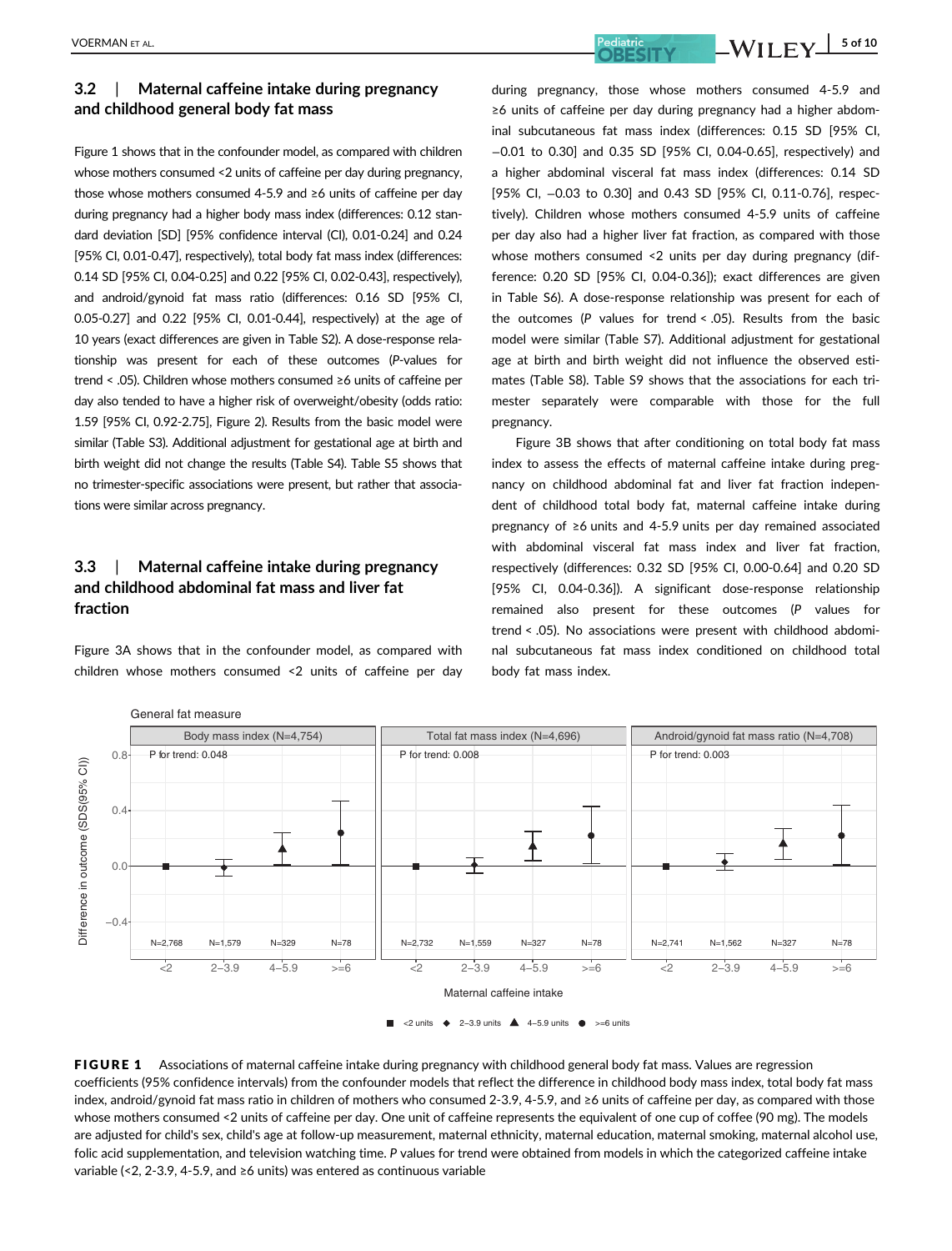

FIGURE 2 Associations of maternal caffeine intake during pregnancy with the risk of childhood overweight/obesity. Values are odds ratios (95% confidence intervals) from the confounder models that reflect the risk of overweight/obesity in children of mothers who consumed 2-3.9, 4-5.9, and ≥6 units of caffeine per day, as compared with those whose mothers consumed <2 units of caffeine per day. One unit of caffeine represents the equivalent of one cup of coffee (90 mg). The models are adjusted for child's sex, child's age at follow-up measurement, maternal ethnicity, maternal education, maternal smoking, maternal alcohol use, folic acid supplementation, and television watching time. P values for trend were obtained from models in which the categorized caffeine intake variable (<2, 2-3.9, 4-5.9, and ≥ 6 units) was entered as continuous variable

### 4 | DISCUSSION

In this population-based prospective cohort study, high maternal caffeine intake during pregnancy was associated with higher childhood general body fat mass, abdominal fat mass, and liver fat fraction at the age of 10 years. The associations of high maternal caffeine intake with childhood abdominal visceral fat mass and liver fat fraction seemed to be independent from childhood total body fat mass.

### 4.1 | Interpretation of main findings

Caffeine-containing beverages are frequently consumed during pregnancy. Increasing evidence suggests that maternal caffeine intake during pregnancy might be related to long-term offspring body fat development.10-12,39 We previously showed among 7857 6-year-old children from the same cohort as the current study that maternal caffeine intake during pregnancy of ≥4 units per day was associated with a higher body mass index and total body fat mass. Maternal caffeine intake during pregnancy of ≥6 units per day was also associated with a higher android/gynoid fat mass ratio, reflecting a central body fat accumulation.10 A study among 272 mother-child pairs from Brazil observed that any caffeine intake by women with an uncomplicated pregnancy was associated with a higher offspring sum of skinfold thicknesses at age 3 months. $39$  A study among 50 943 participants from Norway showed that any caffeine intake during pregnancy was associated with an increased risk of childhood overweight at ages 3 and 5, whereas at 8 years, this association was only present for high caffeine intakes. $12$  In an Irish study among 558 mother-child pairs, higher maternal caffeine intake during pregnancy was associated with higher risks of overall and central obesity at the ages of 5 and 9 years.13 In line with these previous studies, we observed in the current study that higher maternal caffeine intake during pregnancy was associated with higher body mass index, total body fat mass, and android/gynoid fat mass ratio at the age of 10 years, as indicated by significant tests for trend. The strongest effects were present for maternal caffeine intake during pregnancy 4 or more units per day. For instance, as compared with children whose mothers consumed <2 units of caffeine per day, children whose mothers consumed ≥6 units of caffeine per day during their pregnancy had a 0.24 SD higher body mass index, corresponding to a difference of approximately 0.7  $\text{kg/m}^2$ . These effect sizes are comparable with those observed for well-known determinants of childhood body mass index, such as maternal pre-pregnancy overweight and smoking during pregnancy.40-42 These associations were similar across the trimesters of pregnancy. Mothers with high caffeine intakes during pregnancy also had higher alcohol intakes and smoked more often during their pregnancies. However, associations were present across the full range of maternal caffeine intake, and adjusting the models for these lifestylerelated factors did not influence the results. We therefore do not consider it likely that the observed associations can be fully explained by differences in these factors. Thus, these findings suggest that maternal caffeine intake throughout pregnancy has long-term consequences for offspring body fat development, as reflected by higher total body fat mass and a central body fat distribution.

Studies in adults suggest that consumption of caffeinecontaining beverages might also be associated with abdominal and ectopic fat deposition, although the direction of these associations might be different from the direction of the associations of maternal caffeine intake during pregnancy with offspring body fat development.<sup>15-19</sup> A study among 364 Japanese men showed inverse associations of coffee consumption with visceral fat mass and visceral to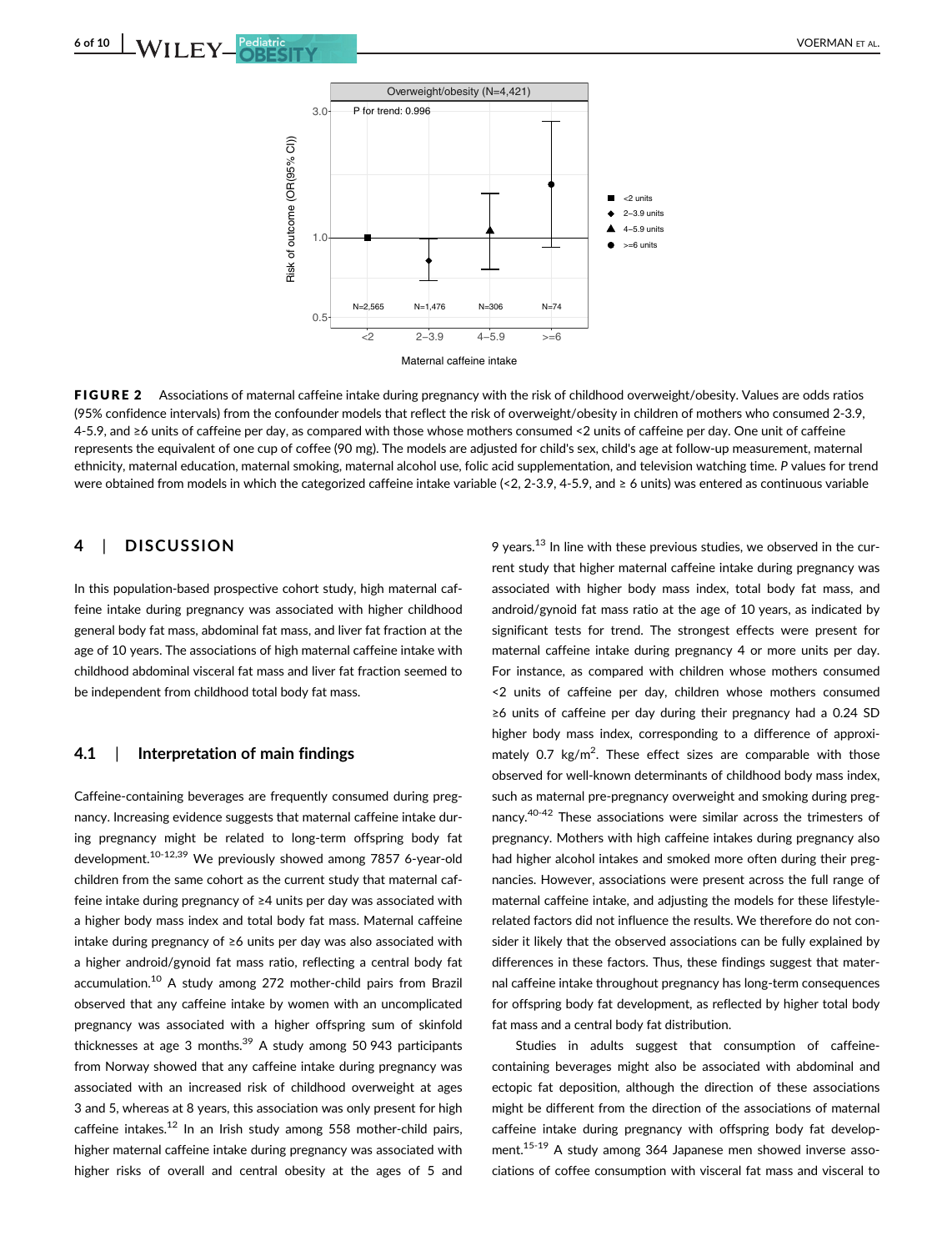



FIGURE 3 Associations of maternal caffeine intake during pregnancy with childhood abdominal fat mass and liver fat fraction. Values are regression coefficients (95% confidence intervals) from the confounder models that reflect the difference in (A) childhood outcomes in SDS and (B) childhood outcomes in standardized residuals in children of mothers who consumed 2-3.9, 4-5.9, and ≥6 units of caffeine per day, as compared with those whose mothers consumed <2 units of caffeine per day. One unit of caffeine represents the equivalent of one cup of coffee (90 mg). The models are adjusted for child's sex, child's age at follow-up measurement, maternal ethnicity, maternal education, maternal smoking, maternal alcohol use, folic acid supplementation, and television watching time. P values for trend were obtained from models in which the categorized caffeine intake variable (<2, 2-3.9, 4-5.9, and ≥6 units) was entered as continuous variable

subcutaneous fat mass ratio. $15$  A meta-analysis of five studies showed that the risk of NAFLD was 30% lower in participants who consumed coffee as compared with those who did not. $^{18}$  It is not known whether caffeine intake by pregnant women is also related to offspring fat deposition in these specific fat depots. Only one study, among 7857 participants from our cohort from the Netherlands, showed that maternal caffeine intake during pregnancy was not associated with pre-peritoneal fat mass measured by abdominal ultrasound at age 6, which was used as proxy of visceral fat. $10$  In the current study, we observed that higher maternal caffeine intake during pregnancy was associated with higher childhood abdominal subcutaneous fat mass, abdominal visceral fat mass, and liver fat fraction measured by MRI at age 10. This inconsistency might be explained by differences in measures of abdominal visceral fat mass. Pre-peritoneal fat mass provides an estimation of abdominal visceral

fat mass, while MRI provides more precise measures and is the gold standard for the measurement of intra-abdominal and organ fat deposition.<sup>33</sup> Also, the associations of maternal caffeine intake during pregnancy might only become apparent at older childhood ages. The results for each of the trimesters separately were comparable with those for the full pregnancy. The associations with abdominal visceral fat mass and liver fat fraction persisted after taking total body fat mass into account. This suggests that maternal caffeine intake throughout pregnancy might differentially affect fat deposition in these depots in the offspring, independent of their total body fat development. As visceral and liver fat accumulation are related to the development of cardio-metabolic disease independently of total body fat, these children might be at risk of later cardio-metabolic disease.<sup>25,26</sup> The associations with abdominal subcutaneous fat mass were not independent from total body fat mass.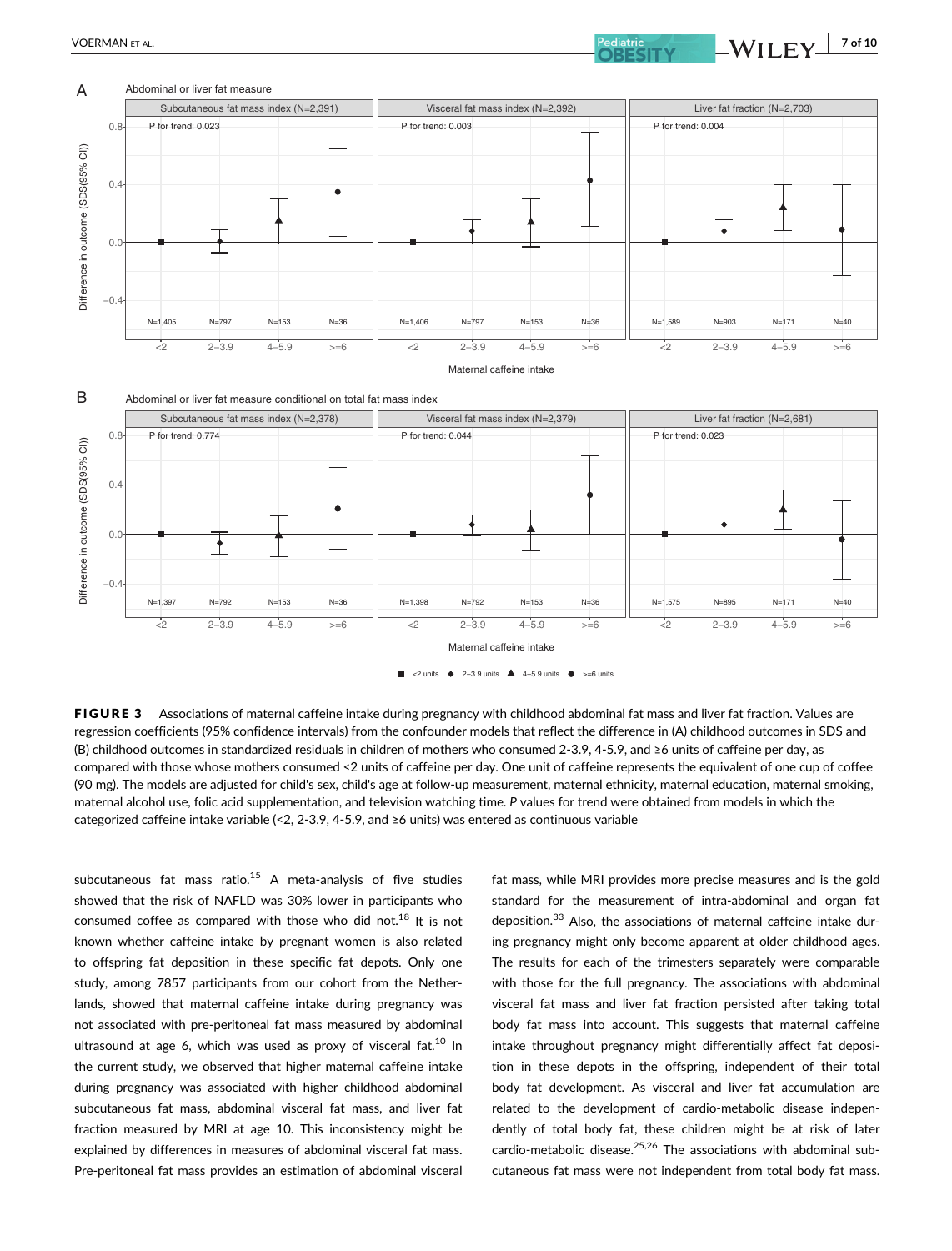This might be explained by subcutaneous fat being the main compartment of fat storage across the full body. Thus, maternal caffeine intake throughout pregnancy might affect offspring visceral and liver fat deposition, independent from their total amount of body fat.

The mechanisms underlying the observed associations are not well known. Studies in adults have suggested that consumption of caffeine-containing beverages might increase adiponectin concentrations and decrease concentrations of pro-inflammatory cytokines, subsequently influencing visceral and liver fat masses.<sup>15,19</sup> Although high maternal adiponectin concentrations during pregnancy have been related to a higher risk of childhood obesity, $20$  the role of adipokines and cytokines in the association of maternal caffeine intake during pregnancy with offspring fat deposition is unknown. We speculate that caffeine intake by pregnant women may affect adiponectin concentrations and the pro-inflammatory state, which may affect fetal nutrient supply and subsequently lead to developmental adaptations in adipose tissue. Alternatively, animal studies have suggested that in utero exposure to caffeine may overexpose the developing fetus to glucocorticoids, leading to an altered development of the HPAaxis.<sup>43,44</sup> High glucocorticoid concentrations have been related to increased central obesity. In addition, the concentration of glucocorticoid receptors is higher in visceral adipose tissue as compared with other fat depots, possibly resulting in differential fat deposition in these depots.<sup>45</sup> Rats exposed to caffeine in utero had increased intrahepatic fat concentrations and increased susceptibility to NAFLD.<sup>23,24</sup> possibly by similar mechanisms. Finally, the associations might be explained by confounding by unhealthy lifestyle factors that are shared within families. However, a negative control analysis among 50 943 participants showed stronger associations for maternal caffeine intake during pregnancy with the risk of childhood overweight at the age of 3 years, as compared with those for paternal caffeine intake at the time of their partners pregnancy.<sup>12</sup> Similarly, in another recent negative control analysis among 558 participants, maternal caffeine intake, but not paternal caffeine intake, was associated with childhood body mass index and waist circumference at ages 5 and 10 years.<sup>13</sup> These results suggest that an intra-uterine programming mechanism might at least partly underlie these associations. Further studies are needed to disentangle the mechanisms underlying the associations of maternal caffeine intake and childhood abdominal and liver fat deposition.

Our results are consistent with those of previous studies and further highlight the importance of limiting maternal caffeine intake during pregnancy with respect to its potential adverse effects on long-term body fat development in the offspring. The current recommendations for maternal caffeine intake during pregnancy range between 200 and 300 mg per day and are based on the risks of adverse pregnancy and birth outcomes.<sup>46-48</sup> The most pronounced effects observed in our study were for caffeine intakes above these guidelines. However, the dose-response relationship in our and previous studies<sup>5,6,8-13</sup> suggest that the adverse effects of maternal caffeine intake with respect to both pregnancy outcomes and long-term body fat development are not restricted to high caffeine intakes, but increase across the range of maternal caffeine intake. A review of randomized controlled trials had insufficient evidence to confirm that avoiding caffeine consumption during pregnancy is beneficial with respect to adverse pregnancy outcomes.<sup>49</sup> Based on our findings and findings from other observational studies, further adequately powered randomized controlled trials are needed to assess whether avoiding caffeine consumption during pregnancy improves both pregnancy and long-term offspring health outcomes, as compared with current recommendations. Our findings and findings from other observational studies need to be incorporated in future guidelines regarding maternal caffeine consumption during pregnancy, and these guidelines need to further emphasize potential beneficial effects on offspring health outcomes by further reducing caffeine intake during pregnancy below the current recommendations.

### 4.2 | Strengths and limitations

This study was embedded in a large population-based cohort from early pregnancy onwards, enabling us to prospectively study the associations of interest. Of all participants with information on maternal caffeine intake during pregnancy, 39.6% did not participate in the follow-up measurements at age 10. This non-response might have led to biased estimates if the associations of interest differ between participants included and lost to follow up. This seems unlikely as only a minor difference in maternal caffeine intake was observed between these groups. However, the selection towards a higher educated, healthier population might have affected the generalizability of our results. Maternal caffeine intake might have been underreported, possibly leading to misclassification of the caffeine intake categories and underestimation of the effect estimates. In accordance with the Dutch Nutrition Centre, we assumed that coffee and tea were consumed in cups of 125 mL.<sup>46</sup> This might have differed between participants, which may have led to some misclassification of maternal caffeine intake. We only had data available about caffeine intake from coffee and tea and not from other sources, such as soft drinks, energy drinks, chocolate, and medications. However, at the time of data collection (2002-2006), coffee and tea accounted for 70% and 26%, respectively, of all caffeine consumed.<sup>50</sup> We had data available on many possible confounders. However, residual confounding might still be present, for example, by maternal and child's physical activity and dietary habits.

### 5 | CONCLUSIONS

Our results suggest that high maternal caffeine intake during pregnancy is associated with higher general body fat, abdominal subcutaneous and visceral fat mass and liver fat fraction in childhood. The associations of maternal caffeine intake during pregnancy with childhood visceral fat mass and liver fat seem to be largely independent from childhood total body fat mass. This suggests differential fat accumulation in these depots, which may increase susceptibility to cardiometabolic disease.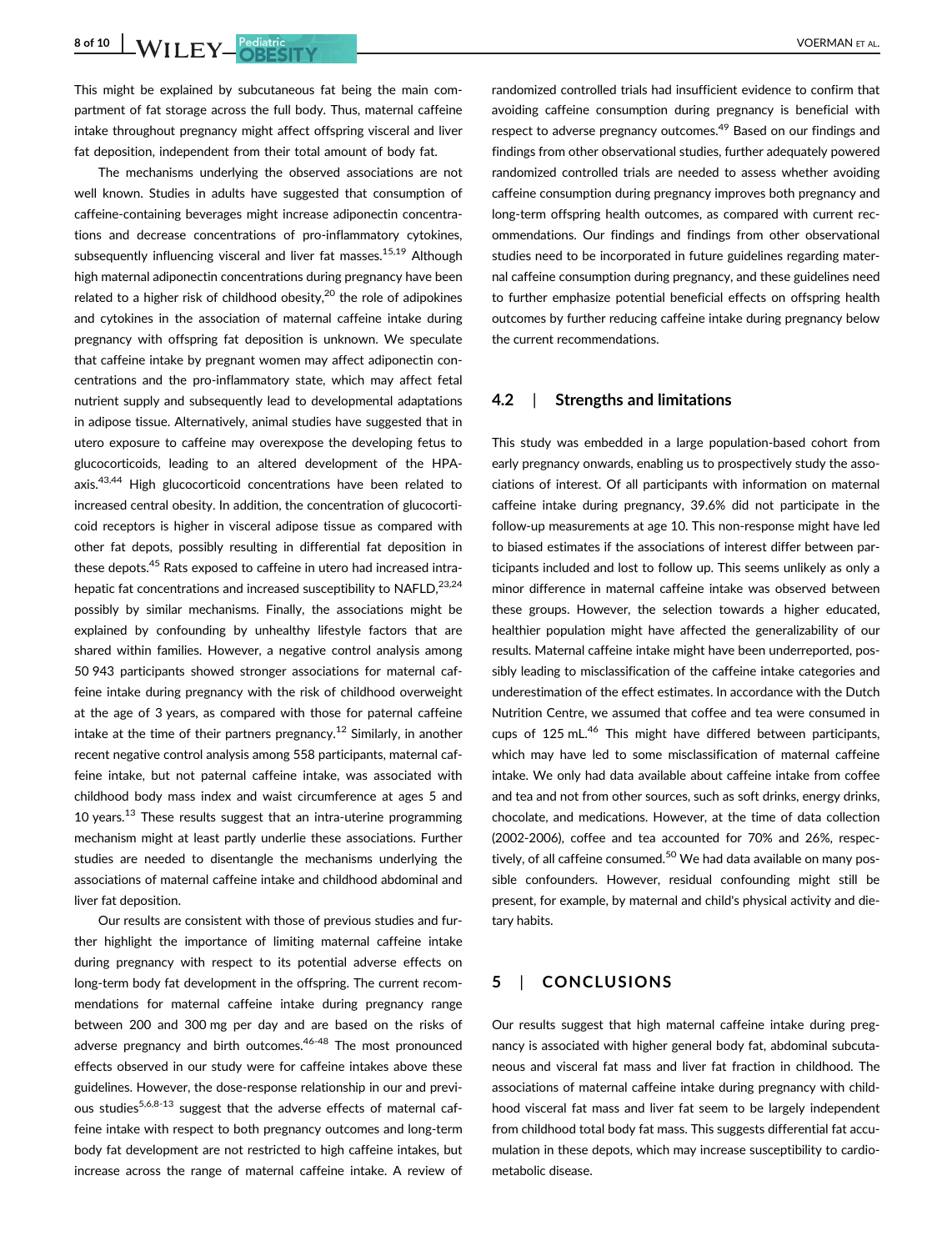### CONFLICT OF INTEREST STATEMENT

No conflict of interest was declared.

### AUTHORS' CONTRIBUTIONS

E.V., M.E.H., and R.G. designed and conducted the research and wrote the paper. E.V. and M.E.H. performed the statistical analysis. V.W.V.J. and E.H.G.O. coordinated data acquisition and critically reviewed and revised the manuscript. E.V. and R.G. had primary responsibility for the final content. All authors approved the final manuscript and agree to be accountable for all aspects of the work.

### ACKNOWLEDGEMENTS

The Generation R Study is conducted by the Erasmus Medical Center in close collaboration with the School of Law and Faculty of Social Sciences of the Erasmus University Rotterdam, the Municipal Health Service Rotterdam area, Rotterdam, the Rotterdam Homecare Foundation, Rotterdam, and the Stichting Trombosedienst and Artsenlaboratorium Rijnmond (STAR), Rotterdam. We gratefully acknowledge the contribution of participating mothers, general practitioners, hospitals, midwives, and pharmacies in Rotterdam. The Generation R Study is financially supported by the Erasmus Medical Center, Rotterdam, the Erasmus University Rotterdam, and the Netherlands Organization for Health Research and Development. V.W.V.J. received a grant from the Netherlands Organization for Health Research and Development (NWO, ZonMw-VIDI 016.136.361) and a European Research Council Consolidator Grant (ERC-2014-CoG-648916). R.G. received funding from the Dutch Heart Foundation (grant number 2017T013), the Dutch Diabetes Foundation (grant number 2017.81.002), and the Netherlands Organization for Health Research and Development (ZonMW, grant number 543003109).

#### ORCID

Vincent WV Jaddoe D<https://orcid.org/0000-0003-2939-0041> Romy Gaillard **b** <https://orcid.org/0000-0002-7967-4600>

#### REFERENCES

- 1. Goldstein A, Warren R. Passage of caffeine into human gonadal and fetal tissue. Biochem Pharmacol. 1962;11:166-168.
- 2. Yu T, Campbell SC, Stockmann C, et al. Pregnancy-induced changes in the pharmacokinetics of caffeine and its metabolites. J Clin Pharmacol. 2016;56(5):590-596.
- 3. Brent RL, Christian MS, Diener RM. Evaluation of the reproductive and developmental risks of caffeine. Birth Defects Res B Dev Reprod Toxicol. 2011;92(2):152-187.
- 4. Aldridge A, Aranda JV, Neims AH. Caffeine metabolism in the newborn. Clin Pharmacol Ther. 1979;25(4):447-453.
- 5. Chen LW, Wu Y, Neelakantan N, Chong MF, Pan A, van Dam RM. Maternal caffeine intake during pregnancy and risk of pregnancy loss: a categorical and dose-response meta-analysis of prospective studies. Public Health Nutr. 2016;19(7):1233-1244.
- 6. CARE Study Group. Maternal caffeine intake during pregnancy and risk of fetal growth restriction: a large prospective observational study. BMJ. 2008;337:a2332.
- 7. Bakker R, Steegers EA, Obradov A, Raat H, Hofman A, Jaddoe VW. Maternal caffeine intake from coffee and tea, fetal growth, and the
- 8. Sengpiel V, Elind E, Bacelis J, et al. Maternal caffeine intake during pregnancy is associated with birth weight but not with gestational length: results from a large prospective observational cohort study. BMC Med. 2013;11:42.
- 9. Chen LW, Wu Y, Neelakantan N, Chong MF, Pan A, van Dam RM. Maternal caffeine intake during pregnancy is associated with risk of low birth weight: a systematic review and dose-response meta-analysis. BMC Med. 2014;12:174.
- 10. Voerman E, Jaddoe VW, Gishti O, Hofman A, Franco OH, Gaillard R. Maternal caffeine intake during pregnancy, early growth, and body fat distribution at school age. Obesity (Silver Spring). 2016;24(5):1170- 1177.
- 11. Li DK, Ferber JR, Odouli R. Maternal caffeine intake during pregnancy and risk of obesity in offspring: a prospective cohort study. Int J Obes (Lond). 2014;39(4):658-664.
- 12. Papadopoulou E, Botton J, Brantsaeter AL, et al. Maternal caffeine intake during pregnancy and childhood growth and overweight: results from a large Norwegian prospective observational cohort study. BMJ Open. 2018;8(3):e018895.
- 13. Chen LW, Murrin CM, Mehegan J, Kelleher CC, Phillips CM, Cross-Generation Cohort Study for the Lifeways. Maternal, but not paternal or grandparental, caffeine intake is associated with childhood obesity and adiposity: the Lifeways Cross-Generation Cohort Study. Am J Clin Nutr. 2019;109(6):1648-1655.
- 14. Poole R, Kennedy OJ, Roderick P, Fallowfield JA, Hayes PC, Parkes J. Coffee consumption and health: umbrella review of meta-analyses of multiple health outcomes. BMJ. 2017;359:j5024.
- 15. Mure K, Maeda S, Mukoubayashi C, et al. Habitual coffee consumption inversely associated with metabolic syndrome-related biomarkers involving adiponectin. Nutrition. 2013;29(7–8): 982-987.
- 16. Hino A, Adachi H, Enomoto M, et al. Habitual coffee but not green tea consumption is inversely associated with metabolic syndrome: an epidemiological study in a general Japanese population. Diabetes Res Clin Pract. 2007;76(3):383-389.
- 17. Marventano S, Salomone F, Godos J, et al. Coffee and tea consumption in relation with non-alcoholic fatty liver and metabolic syndrome: a systematic review and meta-analysis of observational studies. Clin Nutr. 2016;35(6):1269-1281.
- 18. Wijarnpreecha K, Thongprayoon C, Ungprasert P. Coffee consumption and risk of nonalcoholic fatty liver disease: a systematic review and meta-analysis. Eur J Gastroenterol Hepatol. 2017;29(2):e8.
- 19. Birerdinc A, Stepanova M, Pawloski L, Younossi ZM. Caffeine is protective in patients with non-alcoholic fatty liver disease. Aliment Pharmacol Ther. 2012;35(1):76-82.
- 20. Li LJ, Rifas-Shiman SL, Aris IM, et al. Associations of maternal and cord blood adipokines with offspring adiposity in Project Viva: is there an interaction with child age? Int J Obes (Lond). 2018;42(4): 608-617.
- 21. Gaillard R, Rifas-Shiman SL, Perng W, Oken E, Gillman MW. Maternal inflammation during pregnancy and childhood adiposity. Obesity (Silver Spring). 2016;24(6):1320-1327.
- 22. Englich B, Herberth G, Rolle-Kampczyk U, et al. Maternal cytokine status may prime the metabolic profile and increase risk of obesity in children. Int J Obes (Lond). 2017;41(9):1440-1446.
- 23. Wang L, Shen L, Ping J, et al. Intrauterine metabolic programming alteration increased susceptibility to non-alcoholic adult fatty liver disease in prenatal caffeine-exposed rat offspring. Toxicol Lett. 2014; 224(3):311-318.
- 24. Hu S, Xia L, Luo H, et al. Prenatal caffeine exposure increases the susceptibility to non-alcoholic fatty liver disease in female offspring rats via activation of GR-C/EBPalpha-SIRT1 pathway. Toxicology. 2019; 417:23-34.